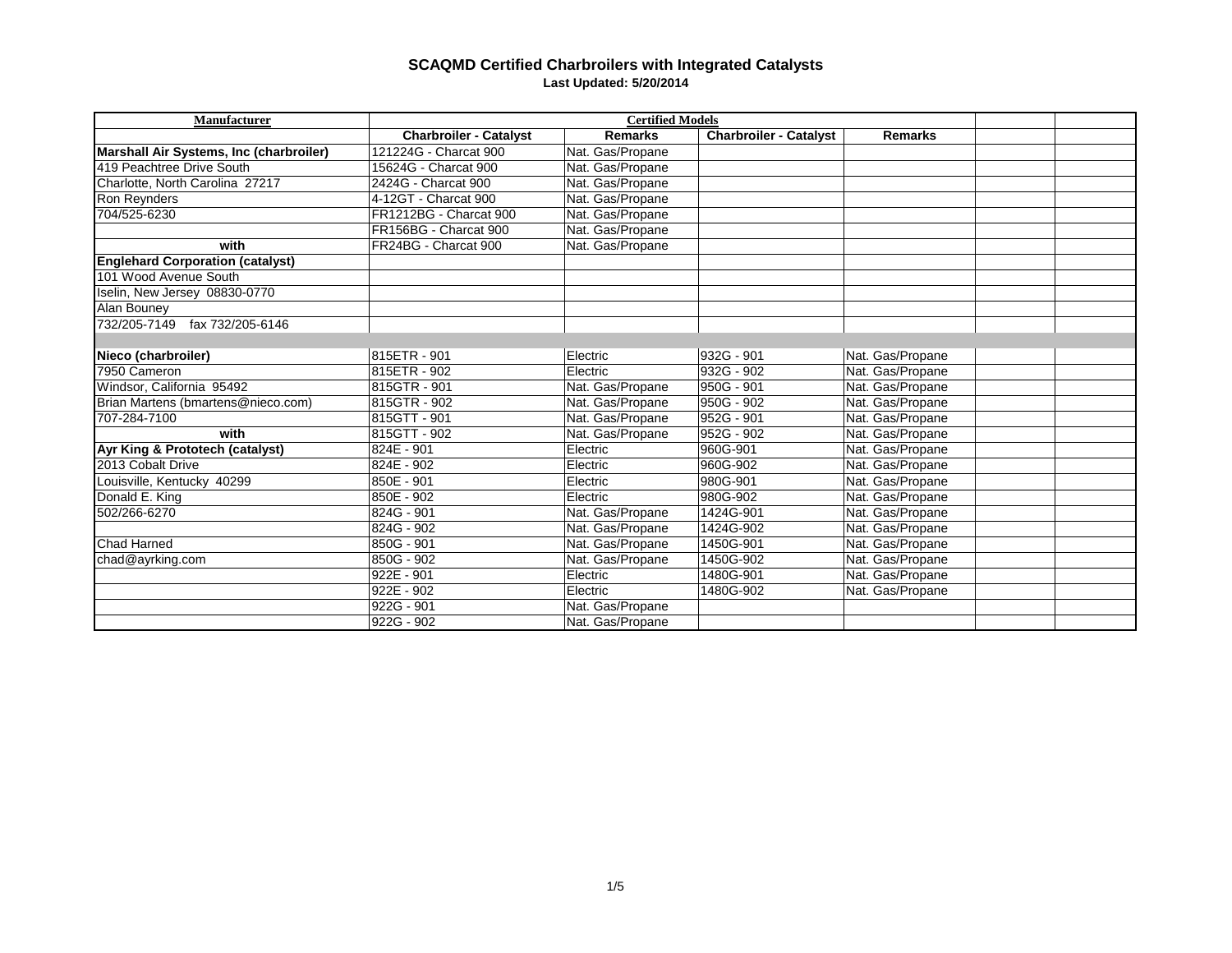| Manufacturer                            | <b>Certified Models</b> |                  |                               |                |  |  |
|-----------------------------------------|-------------------------|------------------|-------------------------------|----------------|--|--|
|                                         | Charbroiler - Catalyst  | <b>Remarks</b>   | <b>Charbroiler - Catalyst</b> | <b>Remarks</b> |  |  |
|                                         | 9025-904                | Nat. Gas/Propane |                               |                |  |  |
|                                         | 9015-904                | Nat. Gas/Propane |                               |                |  |  |
|                                         |                         |                  |                               |                |  |  |
|                                         |                         |                  |                               |                |  |  |
| Nieco (charbroiler)                     | 824E - Charcat 900      | Electric         |                               |                |  |  |
| 7950 Cameron                            | 850E - Charcat 900      | Electric         |                               |                |  |  |
| Windsor, California 95492               | 824G - Charcat 900      | Nat Gas/Propane  |                               |                |  |  |
| Brian Martens (bmartens@nieco.com)      | 850G - Charcat 900      | Nat Gas/Propane  |                               |                |  |  |
| 707-284-7100                            | 815ETR - Charcat 900    | Electric         |                               |                |  |  |
| with                                    | 815GTR - Charcat 900    | Nat Gas/Propane  |                               |                |  |  |
| <b>Engelhard Corporation (catalyst)</b> | 815GTT - Charcat 900    | Nat Gas/Propane  |                               |                |  |  |
| 101 Wood Avenue South                   | 922E - Charcat 900      | Electric         |                               |                |  |  |
| Iselin, New Jersey 08830-0770           | 922G - Charcat 900      | Nat Gas/Propane  |                               |                |  |  |
| Alan Bouney                             | 932G - Charcat 900      | Nat Gas/Propane  |                               |                |  |  |
| 732/205-7149 fax 732/205-6146           | 950G - Charcat 900      | Nat Gas/Propane  |                               |                |  |  |
|                                         |                         |                  |                               |                |  |  |
|                                         |                         |                  |                               |                |  |  |
| Nieco (charbroiler)                     | 815ETR - Grace          | Electric         |                               |                |  |  |
| 7950 Cameron                            | 815GTR - Grace          | Nat Gas/Propane  |                               |                |  |  |
| Windsor, California 95492               | 815GTT- Grace           | Nat Gas/Propane  |                               |                |  |  |
| Brian Martens (bmartens@nieco.com)      | 824E - Grace            | Electric         |                               |                |  |  |
| 707-284-7100                            | 824G - Grace            | Nat Gas/Propane  |                               |                |  |  |
| with                                    | 850E- Grace             | Electric         |                               |                |  |  |
| <b>Engelhard Corporation (catalyst)</b> | 850G - Grace            | Nat Gas/Propane  |                               |                |  |  |
| (Formerly W.R. Grace & Company)         | 922E- Grace             | Electric         |                               |                |  |  |
| 12000 Winrock Road                      | 922G - Grace            | Natural Gas      |                               |                |  |  |
| Hiram, Ohio 44234                       | 932G - Grace            | Nat Gas/Propane  |                               |                |  |  |
| <b>Chuck Patellis</b>                   | 950G - Grace            | Natural gas      |                               |                |  |  |
| 440/548-5866                            | 952G - Grace            | Nat Gas/Propane  |                               |                |  |  |
|                                         | 980G - Grace            | Nat Gas/Propane  |                               |                |  |  |
|                                         |                         |                  |                               |                |  |  |
| Nieco (charbroiler)                     | 815 - Charcat 910       | Nat Gas/Propane  |                               |                |  |  |
| 7950 Cameron                            | 815GTT - Charcat 910    | Nat Gas/Propane  |                               |                |  |  |
| Windsor, California 95492               | 824 - Charcat 910       | Nat Gas/Propane  |                               |                |  |  |
| Brian Martens (bmartens@nieco.com)      | 850 - Charcat 910       | Nat Gas/Propane  |                               |                |  |  |
| 707-284-7100                            | 880 - Charcat 910       | Nat Gas/Propane  |                               |                |  |  |
| with                                    | 885 - Charcat 910       | Nat Gas/Propane  |                               |                |  |  |
| <b>Engelhard Corporation (catalyst)</b> | 922 - Charcat 910       | Nat Gas/Propane  |                               |                |  |  |
| (Formerly W.R. Grace & Company)         | 932 - Charcat 910       | Nat Gas/Propane  |                               |                |  |  |
| 12000 Winrock Road                      | 950 - Charcat 910       | Nat Gas/Propane  |                               |                |  |  |
| Hiram, Ohio 44234                       | 952 - Charcat 910       | Nat Gas/Propane  |                               |                |  |  |
| <b>Chuck Patellis</b>                   | 960 - Charcat 910       | Nat Gas/Propane  |                               |                |  |  |
| 440/548-5866                            | 980 - Charcat 910       | Nat Gas/Propane  |                               |                |  |  |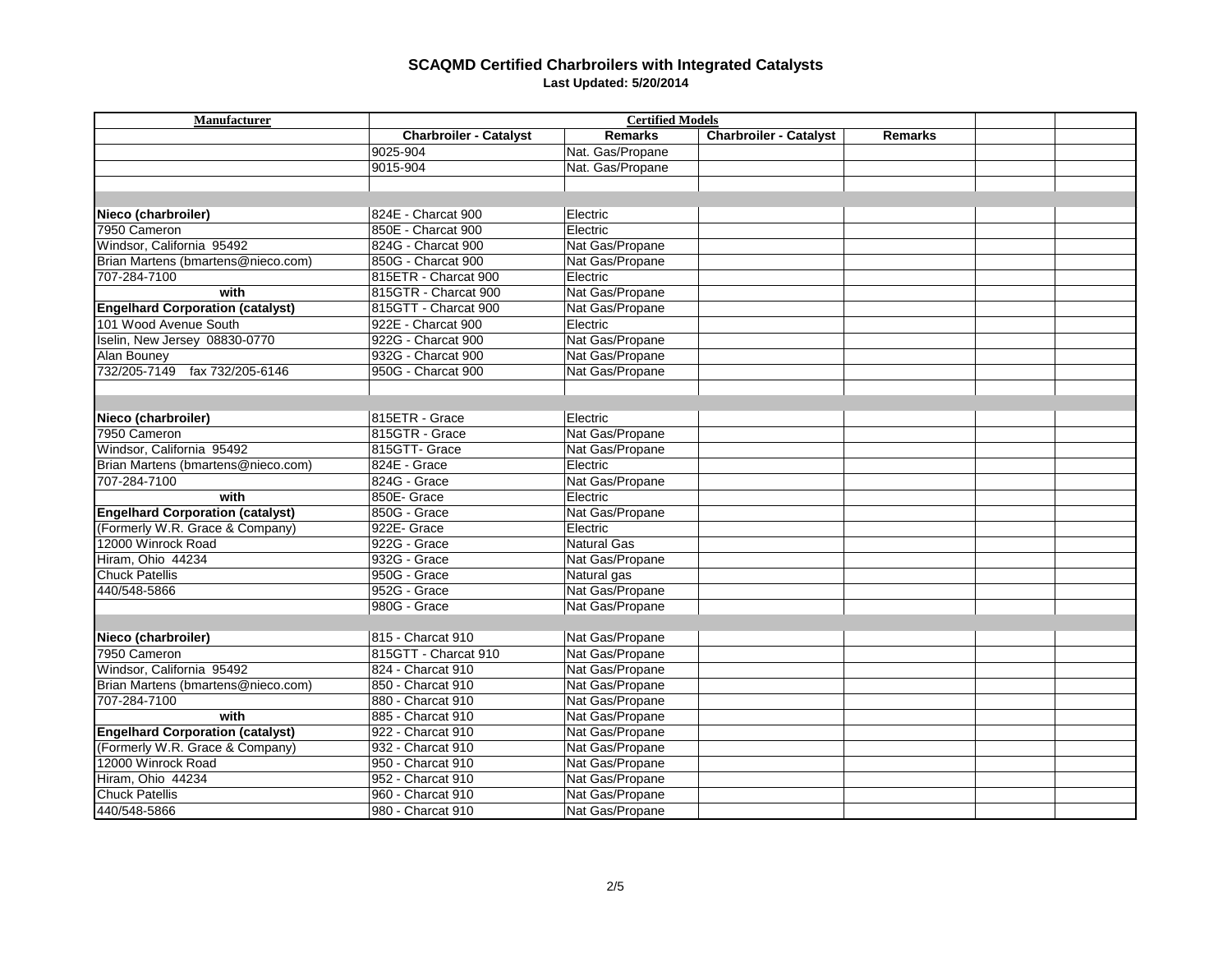| Manufacturer                            | <b>Certified Models</b>       |                  |                               |                |  |  |
|-----------------------------------------|-------------------------------|------------------|-------------------------------|----------------|--|--|
|                                         | <b>Charbroiler - Catalyst</b> | <b>Remarks</b>   | <b>Charbroiler - Catalyst</b> | <b>Remarks</b> |  |  |
|                                         | 1015 - Charcat 910            | Nat Gas/Propane  |                               |                |  |  |
|                                         | 1424 - Charcat 910            | Nat Gas/Propane  |                               |                |  |  |
|                                         | 1450 - Charcat 910            | Nat Gas/Propane  |                               |                |  |  |
|                                         | 1480 - Charcat 910            | Nat Gas/Propane  |                               |                |  |  |
|                                         |                               |                  |                               |                |  |  |
|                                         |                               |                  |                               |                |  |  |
| Nieco (charbroiler)                     | <b>Charbroiler - Catalyst</b> | <b>Remarks</b>   |                               |                |  |  |
| 7950 Cameron                            | 9025 - Charcat 930            | Nat Gas/Propane  |                               |                |  |  |
| Windsor, California 95492               | 9025-Charcat 7-193            | Nat Gas/Propane  |                               |                |  |  |
| Brian Martens (bmartens@nieco.com)      | 9015-Charcat 7-213            | Nat Gas/Propane  |                               |                |  |  |
| 707-284-7100                            |                               |                  |                               |                |  |  |
| with                                    |                               |                  |                               |                |  |  |
| Golden West Equipment, Inc/Engelhard    | 850A-Charcat 7-249            | Nat Gas/Propane  |                               |                |  |  |
| 1000 South Euclid Street                | 850A-Charcat 7-250            | Nat Gas/Propane  |                               |                |  |  |
| La Habra, CA 90631                      |                               |                  |                               |                |  |  |
| Mike Kennedy / Ken Halsaver             |                               |                  |                               |                |  |  |
| (714) 879-3850 mkennedy@gweinc.com      |                               |                  |                               |                |  |  |
| (800) 404-9040                          |                               |                  |                               |                |  |  |
|                                         |                               |                  |                               |                |  |  |
|                                         |                               |                  |                               |                |  |  |
|                                         |                               |                  |                               |                |  |  |
|                                         |                               |                  |                               |                |  |  |
|                                         |                               |                  |                               |                |  |  |
|                                         |                               |                  |                               |                |  |  |
| Duke Mfg. Co. (charbroiler)             | FBB-Charcat 175480            | Nat Gas/Propane  |                               |                |  |  |
| 2305 N. Broadway                        | FBB-Charcat 175684            | Nat Gas/Propane  |                               |                |  |  |
| St. Louis, MO 63102                     |                               |                  |                               |                |  |  |
| Rob Reese                               |                               |                  |                               |                |  |  |
| 314-231-1130 Ext. 382                   |                               |                  |                               |                |  |  |
| rreese@dukemfg.com                      |                               |                  |                               |                |  |  |
| with                                    |                               |                  |                               |                |  |  |
| <b>Engelhard/BASF Catalysts, LLC</b>    |                               |                  |                               |                |  |  |
| or                                      |                               |                  |                               |                |  |  |
| <b>Catalytic Combustion Corporation</b> |                               |                  |                               |                |  |  |
|                                         |                               |                  |                               |                |  |  |
|                                         |                               |                  |                               |                |  |  |
|                                         |                               |                  |                               |                |  |  |
| <b>BPS Products (charbroiler)</b>       | 7600-901                      | Nat. Gas/Propane |                               | rcp-8-27-09    |  |  |
| 761 Beta Dr. Unit U                     |                               |                  |                               |                |  |  |
| Cleveland Ohio 44143                    |                               |                  |                               |                |  |  |
| Ron Sluga                               |                               |                  |                               |                |  |  |
| rsluga@bpsproductsinc.com               |                               |                  |                               |                |  |  |
| 440-460-3991                            |                               |                  |                               |                |  |  |
| with                                    |                               |                  |                               |                |  |  |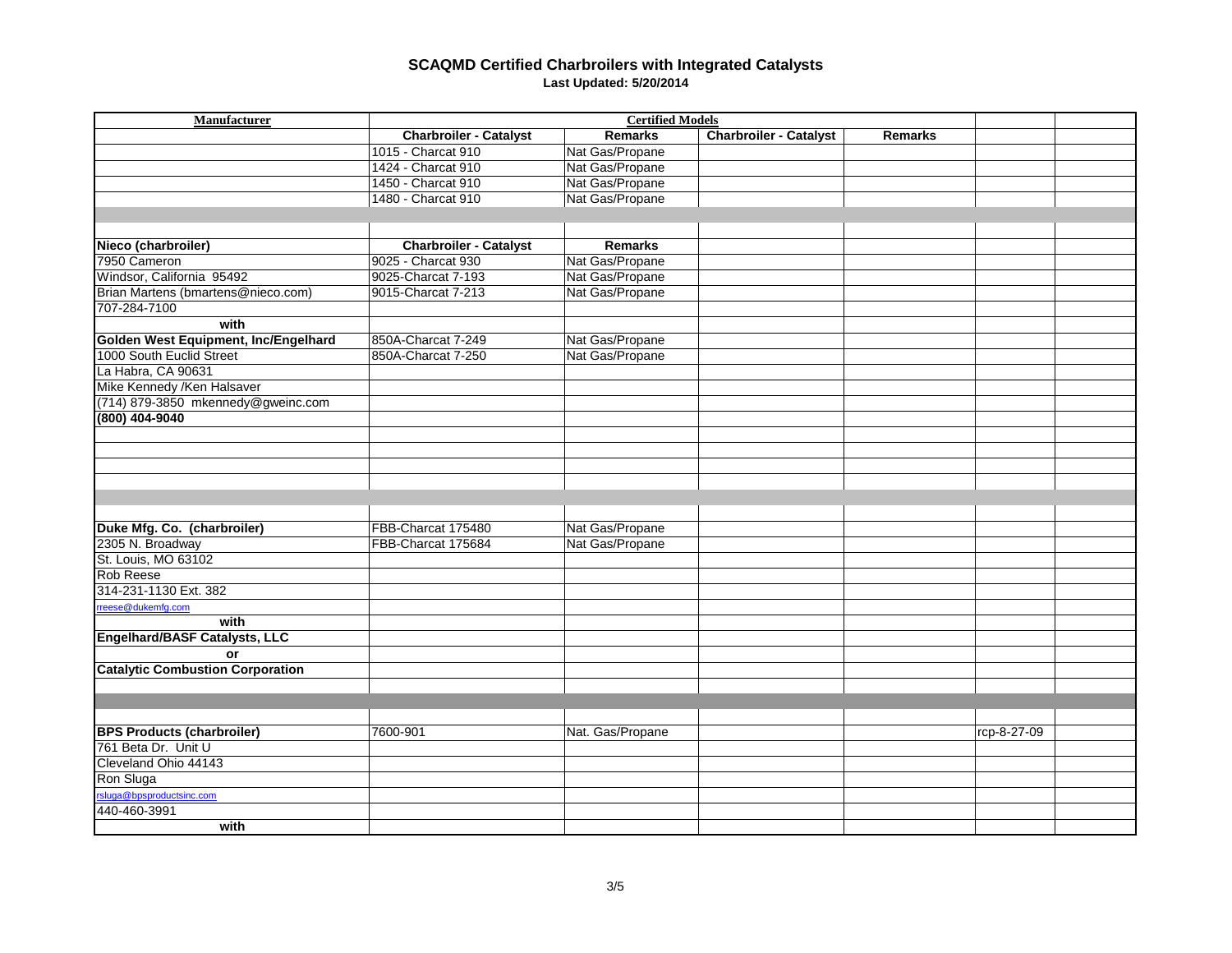| <b>Manufacturer</b>                | <b>Certified Models</b>       |                  |                               |                  |  |  |
|------------------------------------|-------------------------------|------------------|-------------------------------|------------------|--|--|
|                                    | <b>Charbroiler - Catalyst</b> | <b>Remarks</b>   | <b>Charbroiler - Catalyst</b> | <b>Remarks</b>   |  |  |
| Ayr King & Prototech (catalyst)    | 901                           |                  |                               |                  |  |  |
| 2013 Cobalt Drive                  |                               |                  |                               |                  |  |  |
| Louisville, Kentucky 40299         |                               |                  |                               |                  |  |  |
| <b>Chad Harned</b>                 |                               |                  |                               |                  |  |  |
| chad@avrking.com                   |                               |                  |                               |                  |  |  |
| 502/266-6270                       |                               |                  |                               |                  |  |  |
|                                    |                               |                  |                               |                  |  |  |
|                                    |                               |                  |                               |                  |  |  |
|                                    |                               |                  |                               |                  |  |  |
| Nieco (charbroiler)                | 1332                          | Nat. Gas/Propane | Incendalyst <sup>™</sup>      | Nat. Gas/Propane |  |  |
| 7950 Cameron Drive                 | 1352                          | Nat. Gas/Propane | Incendalyst ™                 | Nat. Gas/Propane |  |  |
| Windsor, CA 95492                  | 1355                          | Nat. Gas/Propane | Incendalyst <sup>™</sup>      | Nat. Gas/Propane |  |  |
| Brian Martens (bmartens@nieco.com) | 1424                          | Nat. Gas/Propane | Incendalyst ™                 | Nat. Gas/Propane |  |  |
| 707-284-7100                       | 1430                          | Nat. Gas/Propane | Incendalyst <sup>™</sup>      | Nat. Gas/Propane |  |  |
| With                               | 1450                          | Nat. Gas/Propane | Incendalyst <sup>™</sup>      | Nat. Gas/Propane |  |  |
| Nieco Incendalyst ™                | 9015                          | Nat. Gas/Propane | Incendalyst ™                 | Nat. Gas/Propane |  |  |
|                                    | 9025                          | Nat. Gas/Propane | Incendalyst ™                 | Nat. Gas/Propane |  |  |
|                                    | 1332E                         | Electric         | Incendalyst ™                 | Electric         |  |  |
|                                    | 1352E                         | Electric         | Incendalyst ™                 | Electric         |  |  |
|                                    | 1355E                         | Electric         | Incendalyst ™                 | Electric         |  |  |
|                                    | 1424E                         | Electric         | Incendalyst ™                 | Electric         |  |  |
|                                    | 1430E                         | Electric         | Incendalyst <sup>™</sup>      | Electric         |  |  |
|                                    | 1450E                         | Electric         | Incendalyst ™                 | Electric         |  |  |
|                                    | 522E                          | Electric         | Incendalyst ™                 | Electric         |  |  |
|                                    | 522G                          | Nat. Gas/Propane | Incendalyst <sup>™</sup>      | Nat. Gas/Propane |  |  |
|                                    | 532E                          | Electric         | Incendalyst <sup>™</sup>      | Electric         |  |  |
|                                    | 532G                          | Nat. Gas/Propane | Incendalyst <sup>™</sup>      | Nat. Gas/Propane |  |  |
|                                    | 535E                          | Electric         | Incendalyst ™                 | Electric         |  |  |
|                                    | 535G                          | Nat. Gas/Propane | Incendalyst ™                 | Nat. Gas/Propane |  |  |
|                                    | 624E                          | Electric         | Incendalyst ™                 | Electric         |  |  |
|                                    | 650E                          | Electric         | Incendalyst <sup>™</sup>      | Electric         |  |  |
|                                    | 732G                          | Nat. Gas/Propane | Incendalyst ™                 | Nat. Gas/Propane |  |  |
|                                    | 735G                          | Nat. Gas/Propane | Incendalyst <sup>™</sup>      | Nat. Gas/Propane |  |  |
|                                    | 824AG                         | Nat. Gas/Propane | Incendalyst <sup>™</sup>      | Nat. Gas/Propane |  |  |
|                                    | 824E                          | Electric         | Incendalyst ™                 | Electric         |  |  |
|                                    | 824G                          | Nat. Gas/Propane | Incendalyst ™                 | Nat. Gas/Propane |  |  |
|                                    | 850AG                         | Nat. Gas/Propane | Incendalyst <sup>™</sup>      | Nat. Gas/Propane |  |  |
|                                    | 850E                          | Electric         | Incendalyst <sup>™</sup>      | Electric         |  |  |
|                                    | 850G                          | Nat. Gas/Propane | Incendalyst ™                 | Nat. Gas/Propane |  |  |
|                                    | 880G                          | Nat. Gas/Propane | Incendalyst ™                 | Nat. Gas/Propane |  |  |
|                                    | 885G                          | Nat. Gas/Propane | Incendalyst ™                 | Nat. Gas/Propane |  |  |
|                                    | 922E                          | Electric         | Incendalyst <sup>™</sup>      | Electric         |  |  |
|                                    | 922G                          | Nat. Gas/Propane | Incendalyst <sup>™</sup>      | Nat. Gas/Propane |  |  |
|                                    | 932E                          | Electric         | Incendalyst <sup>™</sup>      | Electric         |  |  |